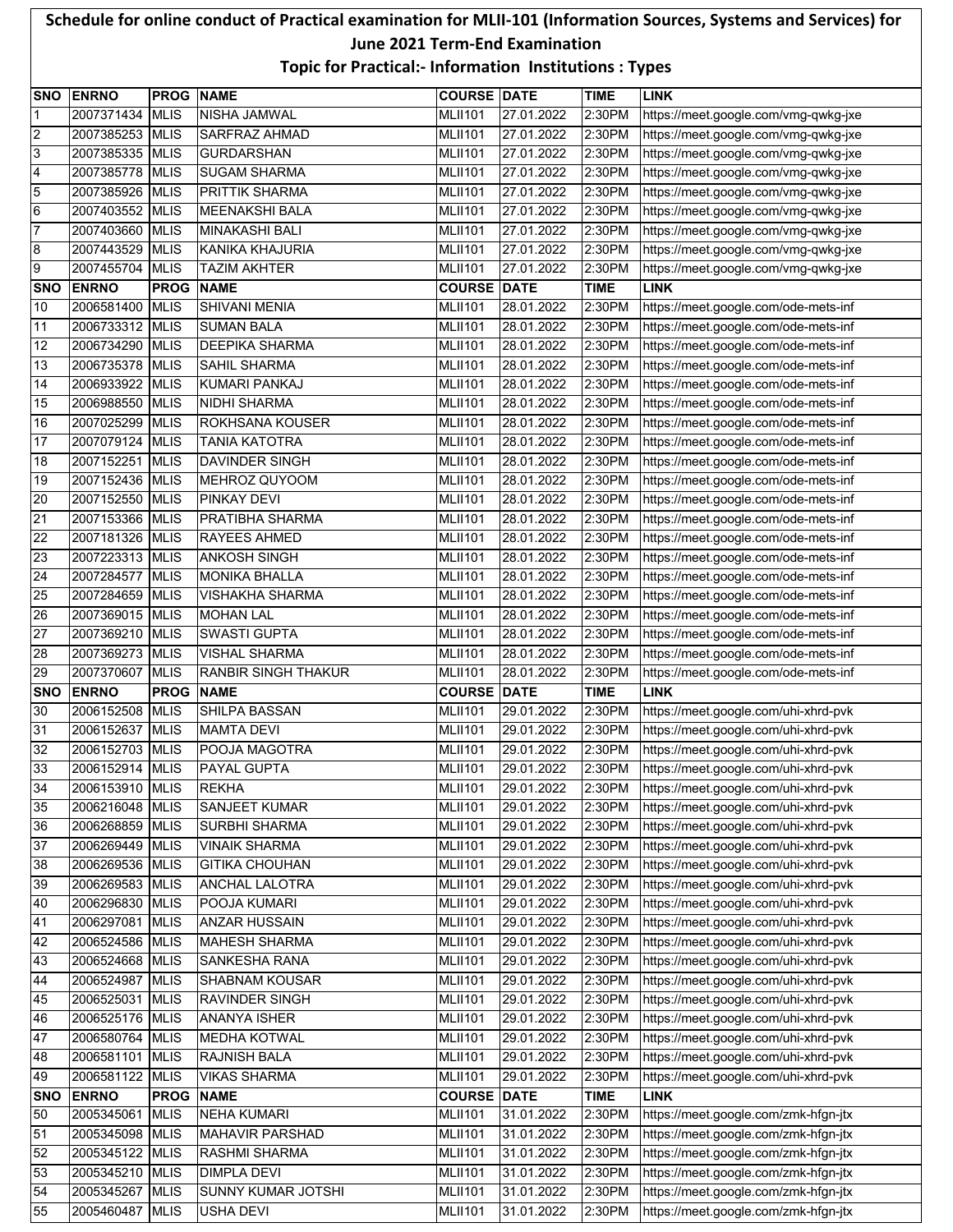| 56         | 2005460492 MLIS          |                  | <b>MEENAKSHI SHARMA</b>          | <b>MLII101</b>     | 31.01.2022  | 2:30PM      | https://meet.google.com/zmk-hfgn-jtx |
|------------|--------------------------|------------------|----------------------------------|--------------------|-------------|-------------|--------------------------------------|
| 57         | 2005651652 MLIS          |                  | <b>PINKI DEVI</b>                | <b>MLII101</b>     | 31.01.2022  | 2:30PM      | https://meet.google.com/zmk-hfgn-jtx |
| 58         | 2005651729               | <b>MLIS</b>      | HAQ NAWAZ CHOWDHARY              | <b>MLII101</b>     | 31.01.2022  | 2:30PM      | https://meet.google.com/zmk-hfgn-jtx |
| 59         | 2005833976               | <b>MLIS</b>      | <b>ROHAN SHARMA</b>              | <b>MLII101</b>     | 31.01.2022  | 2:30PM      | https://meet.google.com/zmk-hfgn-jtx |
| 60         | 2005834036               | <b>MLIS</b>      | <b>MISBAH SHAMSHIR</b>           | <b>MLII101</b>     | 31.01.2022  | 2:30PM      | https://meet.google.com/zmk-hfgn-jtx |
| 61         | 2005848425               | <b>MLIS</b>      | KAJAL SHARMA                     | <b>MLII101</b>     | 31.01.2022  | 2:30PM      | https://meet.google.com/zmk-hfgn-jtx |
| 62         | 2005889189               | <b>MLIS</b>      | <b>AJAY SINGH</b>                | <b>MLII101</b>     | 31.01.2022  | 2:30PM      | https://meet.google.com/zmk-hfgn-jtx |
| 63         | 2005899401               | <b>MLIS</b>      | RAJA MEHBOOB                     | <b>MLII101</b>     | 31.01.2022  | 2:30PM      | https://meet.google.com/zmk-hfgn-jtx |
| 64         | 2005923832               | <b>MLIS</b>      | RAKESH SHARMA                    | <b>MLII101</b>     | 31.01.2022  | 2:30PM      | https://meet.google.com/zmk-hfgn-jtx |
| 65         | 2006078186               | <b>MLIS</b>      | <b>MADHU</b>                     | <b>MLII101</b>     | 31.01.2022  | 2:30PM      | https://meet.google.com/zmk-hfgn-jtx |
| 66         | 2006078421               | <b>MLIS</b>      | <b>RASHI BALLA</b>               | <b>MLII101</b>     | 31.01.2022  | 2:30PM      | https://meet.google.com/zmk-hfgn-jtx |
| 67         | 2006087906               | <b>MLIS</b>      | SADIYA ASHFAQ KHAN               | <b>MLII101</b>     | 31.01.2022  | 2:30PM      | https://meet.google.com/zmk-hfgn-jtx |
| 68         | 2006152257               | <b>MLIS</b>      | <b>SAKSHI SHARMA</b>             | <b>MLII101</b>     | 31.01.2022  | 2:30PM      | https://meet.google.com/zmk-hfgn-jtx |
| 69         | 2006152302               | <b>MLIS</b>      | <b>SWATI SHARMA</b>              | <b>MLII101</b>     | 31.01.2022  | 2:30PM      | https://meet.google.com/zmk-hfgn-jtx |
| <b>SNO</b> | <b>ENRNO</b>             | <b>PROG</b>      | <b>NAME</b>                      | <b>COURSE</b>      | <b>DATE</b> | <b>TIME</b> | <b>LINK</b>                          |
| 70         | 2004468945               | <b>MLIS</b>      | NITISH SINGH RAKWAL              | <b>MLII101</b>     | 01.02.2022  | 2:30PM      | https://meet.google.com/ggo-myhx-iox |
| 71         | 2004472020               | <b>MLIS</b>      | <b>TANVI PARGAL</b>              | <b>MLII101</b>     | 01.02.2022  | 2:30PM      | https://meet.google.com/ggo-myhx-iox |
| 72         | 2004478347               | <b>MLIS</b>      | SHUBHAM SHARMA                   | <b>MLII101</b>     | 01.02.2022  | 2:30PM      | https://meet.google.com/ggo-myhx-iox |
| 73         | 2004589150               | <b>MLIS</b>      | <b>ARTI SHARMA</b>               | <b>MLII101</b>     | 01.02.2022  | 2:30PM      | https://meet.google.com/ggo-myhx-iox |
| 74         | 2004622114               | <b>MLIS</b>      | <b>JAGNEET KOUR</b>              | <b>MLII101</b>     | 01.02.2022  | 2:30PM      | https://meet.google.com/ggo-myhx-iox |
| 75         | 2004643647               | <b>MLIS</b>      | SUMIT KUMAR KHAJURIA             | <b>MLII101</b>     | 01.02.2022  | 2:30PM      | https://meet.google.com/ggo-myhx-iox |
| 76         | 2004945040               | <b>MLIS</b>      | <b>SOM RAJ</b>                   | <b>MLII101</b>     | 01.02.2022  | 2:30PM      | https://meet.google.com/ggo-myhx-iox |
| 77         | 2004945056               | <b>MLIS</b>      | WALEED ANJUM                     | <b>MLII101</b>     | 01.02.2022  | 2:30PM      | https://meet.google.com/ggo-myhx-iox |
| 78         | 2004945061 MLIS          |                  | <b>IMTIAZ AHMED</b>              | <b>MLII101</b>     | 01.02.2022  | 2:30PM      | https://meet.google.com/ggo-myhx-iox |
| 79         | 2004945077               | <b>MLIS</b>      | <b>SEEMA THAKUR</b>              | <b>MLII101</b>     | 01.02.2022  | 2:30PM      | https://meet.google.com/ggo-myhx-iox |
| 80         | 2004945082               | <b>MLIS</b>      | <b>BANDANA DEVI</b>              | <b>MLII101</b>     | 01.02.2022  | 2:30PM      | https://meet.google.com/ggo-myhx-iox |
| 81         | 2004945098               | <b>MLIS</b>      | <b>KARANDEV SINGH</b>            | <b>MLII101</b>     | 01.02.2022  | 2:30PM      | https://meet.google.com/ggo-myhx-iox |
| 82         | 2004945101               | <b>MLIS</b>      | <b>VIJAY LUKSHMI SHARMA</b>      | <b>MLII101</b>     | 01.02.2022  | 2:30PM      | https://meet.google.com/ggo-myhx-iox |
| 83         | 2004945138               | <b>MLIS</b>      | RAJNI BALA                       | <b>MLII101</b>     | 01.02.2022  | 2:30PM      | https://meet.google.com/ggo-myhx-iox |
| 84         | 2004945159               | <b>MLIS</b>      | SAJAD AHMED MOCHI                | <b>MLII101</b>     | 01.02.2022  | 2:30PM      | https://meet.google.com/ggo-myhx-iox |
| 85         | 2004945293               | <b>MLIS</b>      | <b>DIKSHA PARIHAR</b>            | <b>MLII101</b>     | 01.02.2022  | 2:30PM      | https://meet.google.com/ggo-myhx-iox |
| 86         | 2004945307               | <b>MLIS</b>      | ROCHAK SHARMA                    | <b>MLII101</b>     | 01.02.2022  | 2:30PM      | https://meet.google.com/ggo-myhx-iox |
| 87         | 2004945312               |                  | <b>SUNIL SHARMA</b>              |                    |             |             |                                      |
|            |                          | <b>MLIS</b>      |                                  | <b>MLII101</b>     | 01.02.2022  | 2:30PM      | https://meet.google.com/ggo-myhx-iox |
| 88         | 2004945328               | <b>MLIS</b>      | SHAKOOR AHMED MIR                | <b>MLII101</b>     | 01.02.2022  | 2:30PM      | https://meet.google.com/ggo-myhx-iox |
| 89         | 2005344996               | <b>MLIS</b>      | RIAZ AHMED                       | <b>MLII101</b>     | 01.02.2022  | 2:30PM      | https://meet.google.com/ggo-myhx-iox |
| <b>SNO</b> | <b>ENRNO</b>             | <b>PROG NAME</b> |                                  | <b>COURSE DATE</b> |             | <b>TIME</b> | <b>LINK</b>                          |
| 90         |                          |                  | 2004283900 MLIS ADITI GORKA      | <b>MLII101</b>     | 02.02.2022  | 2:30PM      | https://meet.google.com/wgh-srsk-rqd |
| 91         | 2004283978 MLIS          |                  | ANURADHA                         | <b>MLII101</b>     | 02.02.2022  | 2:30PM      | https://meet.google.com/wgh-srsk-rqd |
| 92         | 2004284070 MLIS          |                  | AMANDEEP KOUR                    | <b>MLII101</b>     | 02.02.2022  | 2:30PM      | https://meet.google.com/wgh-srsk-rqd |
| 93         | 2004284110 MLIS          |                  | <b>DARSHNA DEVI</b>              | <b>MLII101</b>     | 02.02.2022  | 2:30PM      | https://meet.google.com/wgh-srsk-rqd |
| 94         | 2004284130               | <b>MLIS</b>      | <b>ASHU KUMARI</b>               | <b>MLII101</b>     | 02.02.2022  | 2:30PM      | https://meet.google.com/wgh-srsk-rqd |
| 95         | 2004284146               | <b>MLIS</b>      | ANU KUMARI                       | <b>MLII101</b>     | 02.02.2022  | 2:30PM      | https://meet.google.com/wgh-srsk-rqd |
| 96         | 2004292795               | <b>MLIS</b>      | <b>AYUSHI DUTTA</b>              | <b>MLII101</b>     | 02.02.2022  | 2:30PM      | https://meet.google.com/wgh-srsk-rqd |
| 97         | 2004328373               | <b>MLIS</b>      | <b>ANKUSH SHARMA</b>             | <b>MLII101</b>     | 02.02.2022  | 2:30PM      | https://meet.google.com/wgh-srsk-rqd |
| 98         | 2004328413 MLIS          |                  | DEEPAK SHARMA                    | <b>MLII101</b>     | 02.02.2022  | 2:30PM      | https://meet.google.com/wgh-srsk-rqd |
| 99         | 2004330750               | <b>MLIS</b>      | SHIVATTI KOTWAL                  | <b>MLII101</b>     | 02.02.2022  | 2:30PM      | https://meet.google.com/wgh-srsk-rqd |
| 100        | 2004330787               | <b>MLIS</b>      | <b>NISHA KATOCH</b>              | <b>MLII101</b>     | 02.02.2022  | 2:30PM      | https://meet.google.com/wgh-srsk-rqd |
| 101        | 2004331464               | <b>MLIS</b>      | <b>NEHA SARAF</b>                | <b>MLII101</b>     | 02.02.2022  | 2:30PM      | https://meet.google.com/wgh-srsk-rqd |
| 102        | 2004443994 MLIS          |                  | <b>CHANDER KIRAN WAZIR</b>       | <b>MLII101</b>     | 02.02.2022  | 2:30PM      | https://meet.google.com/wgh-srsk-rqd |
| 103        | 2004444141 MLIS          |                  | <b>NIDHI SHARMA</b>              | <b>MLII101</b>     | 02.02.2022  | 2:30PM      | https://meet.google.com/wgh-srsk-rqd |
| 104        | 2004444178               | <b>MLIS</b>      | <b>KRISHMA SHARMA</b>            | <b>MLII101</b>     | 02.02.2022  | 2:30PM      | https://meet.google.com/wgh-srsk-rqd |
| 105        | 2004444394               | <b>MLIS</b>      | RAMAN KUMAR SHARMA               | <b>MLII101</b>     | 02.02.2022  | 2:30PM      | https://meet.google.com/wgh-srsk-rqd |
| 106        | 2004444429               | <b>MLIS</b>      | <b>SHWETA SHARMA</b>             | <b>MLII101</b>     | 02.02.2022  | 2:30PM      | https://meet.google.com/wgh-srsk-rqd |
| 107        | 2004468740               | <b>MLIS</b>      | <b>ROHIT SHARMA</b>              | <b>MLII101</b>     | 02.02.2022  | 2:30PM      | https://meet.google.com/wgh-srsk-rqd |
| 108        | 2004468797               | <b>MLIS</b>      | RAGHAV SAMBYAL                   | <b>MLII101</b>     | 02.02.2022  | 2:30PM      | https://meet.google.com/wgh-srsk-rqd |
| 109        | 2004468858               | <b>MLIS</b>      | ANJEETA DEVI                     | <b>MLII101</b>     | 02.02.2022  | 2:30PM      | https://meet.google.com/wgh-srsk-rqd |
| <b>SNO</b> | <b>ENRNO</b>             | <b>PROG</b>      | <b>NAME</b>                      | <b>COURSE DATE</b> |             | <b>TIME</b> | <b>LINK</b>                          |
| 110        | 2003808300               | <b>MLIS</b>      | <b>AMIT SINGH</b>                | <b>MLII101</b>     | 03.02.2022  | 2:30PM      | https://meet.google.com/vrg-vvfp-yqw |
| 111        | 2003808320               | <b>MLIS</b>      | JOGINDER SINGH                   | <b>MLII101</b>     | 03.02.2022  | 2:30PM      | https://meet.google.com/vrg-vvfp-yqw |
| 112        | 2003808450               | <b>MLIS</b>      | RADHIKA SHARMA                   | <b>MLII101</b>     | 03.02.2022  | 2:30PM      | https://meet.google.com/vrg-vvfp-yqw |
| 113        | 2004045270               | <b>MLIS</b>      | <b>SARITA SHARMA</b>             | <b>MLII101</b>     | 03.02.2022  | 2:30PM      | https://meet.google.com/vrg-vvfp-yqw |
| 114        | 2004045326               | <b>MLIS</b>      | <b>AVINASH THAKUR</b>            | <b>MLII101</b>     | 03.02.2022  | 2:30PM      | https://meet.google.com/vrg-vvfp-yqw |
| 115        | 2004045413<br>2004045558 | <b>MLIS</b>      | <b>SURAJ KUMAR</b><br>POOJA DEVI | <b>MLII101</b>     | 03.02.2022  | 2:30PM      | https://meet.google.com/vrg-vvfp-yqw |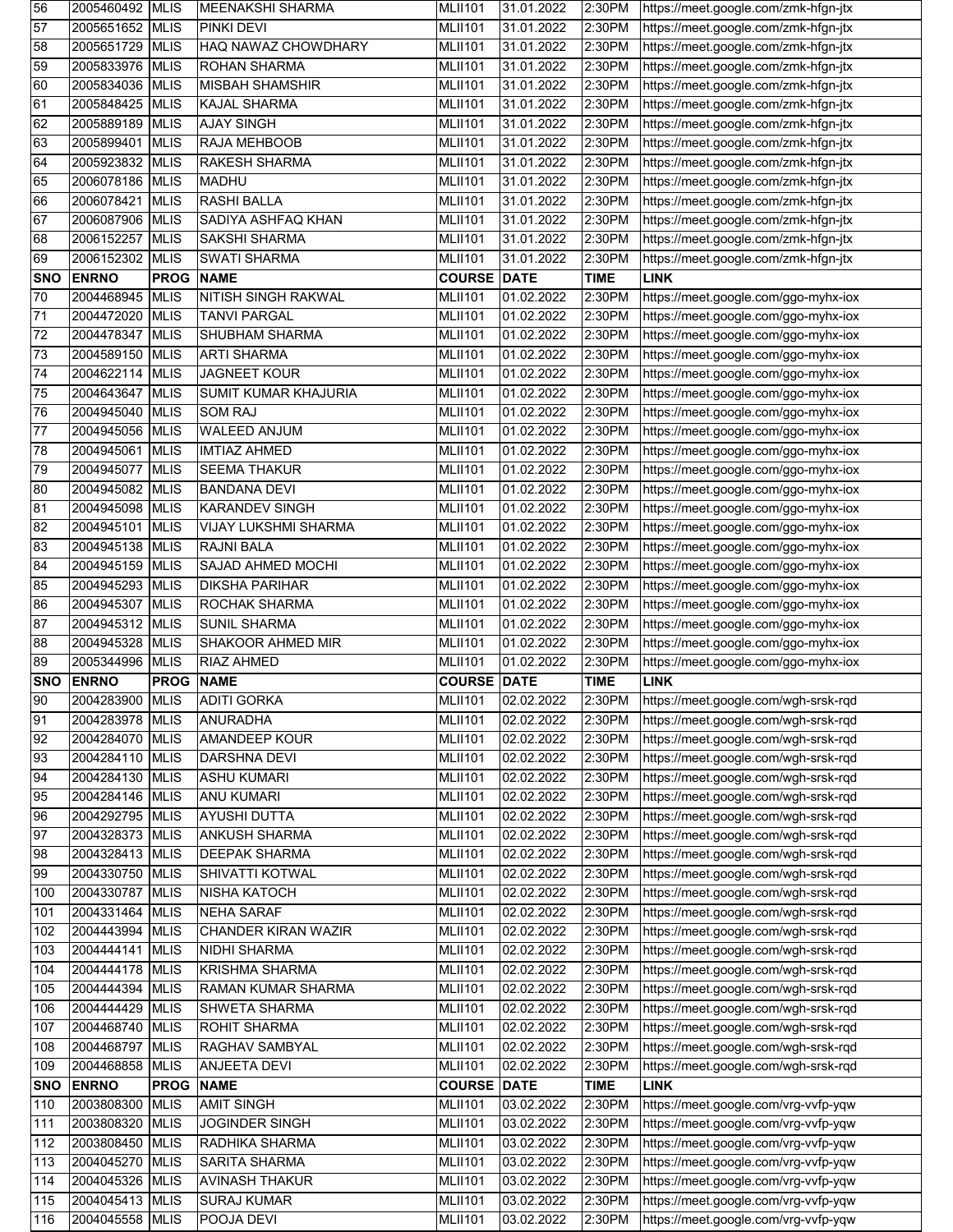| 117                     | 2004045630 MLIS        |                            | <b>MAHMOOD SHAH</b>               | <b>MLII101</b>                   | 03.02.2022               | 2:30PM           | https://meet.google.com/vrg-vvfp-yqw                                         |
|-------------------------|------------------------|----------------------------|-----------------------------------|----------------------------------|--------------------------|------------------|------------------------------------------------------------------------------|
| 118                     | 2004045795             | <b>MLIS</b>                | NAHEENA KOUSAR                    | <b>MLII101</b>                   | 03.02.2022               | 2:30PM           | https://meet.google.com/vrg-vvfp-yqw                                         |
| 119                     | 2004046359 MLIS        |                            | POOJA SHARMA                      | <b>MLII101</b>                   | 03.02.2022               | 2:30PM           | https://meet.google.com/vrg-vvfp-yqw                                         |
| 120                     | 2004046390 MLIS        |                            | <b>ANJU BALA</b>                  | <b>MLII101</b>                   | 03.02.2022               | 2:30PM           | https://meet.google.com/vrg-vvfp-yqw                                         |
| 121                     | 2004172418 MLIS        |                            | NIVEDITA GOSWAMI                  | <b>MLII101</b>                   | 03.02.2022               | 2:30PM           | https://meet.google.com/vrg-vvfp-yqw                                         |
| 122                     | 2004172465             | <b>MLIS</b>                | ANJUM ARA                         | <b>MLII101</b>                   | 03.02.2022               | 2:30PM           | https://meet.google.com/vrg-vvfp-yqw                                         |
| 123                     | 2004172491 MLIS        |                            | <b>MEHRAJ DIN</b>                 | <b>MLII101</b>                   | 03.02.2022               | 2:30PM           | https://meet.google.com/vrg-vvfp-yqw                                         |
| 124                     | 2004172510             | <b>MLIS</b>                | <b>SAKSHI SHARMA</b>              | <b>MLII101</b>                   | 03.02.2022               | 2:30PM           | https://meet.google.com/vrg-vvfp-yqw                                         |
| 125                     | 2004172716             | <b>MLIS</b>                | <b>CHAMPA SHARMA</b>              | <b>MLII101</b>                   | 03.02.2022               | 2:30PM           | https://meet.google.com/vrg-vvfp-yqw                                         |
| 126                     | 2004197798             | <b>MLIS</b>                | <b>WAQAR CHOUDHARY</b>            | <b>MLII101</b>                   | 03.02.2022               | 2:30PM           | https://meet.google.com/vrg-vvfp-yqw                                         |
| 127                     | 2004199086             | <b>MLIS</b>                | <b>SHIVANI ATTRI</b>              | <b>MLII101</b>                   | 03.02.2022               | 2:30PM           | https://meet.google.com/vrg-vvfp-yqw                                         |
| 128                     | 2004199276             | <b>MLIS</b>                | SHAKTI SINGH JAMWAL               | <b>MLII101</b>                   | 03.02.2022               | 2:30PM           | https://meet.google.com/vrg-vvfp-yqw                                         |
| 129                     | 2004283730             | <b>MLIS</b>                | <b>ROHIT KUMAR</b>                | <b>MLII101</b>                   | 03.02.2022               | 2:30PM           | https://meet.google.com/vrg-vvfp-yqw                                         |
| <b>SNO</b>              | <b>ENRNO</b>           | <b>PROG</b>                | <b>NAME</b>                       | <b>COURSE DATE</b>               |                          | <b>TIME</b>      | <b>LINK</b>                                                                  |
| 130                     | 190580928              | <b>MLIS</b>                | <b>ADITYA SHARMA</b>              | <b>MLII101</b>                   | 04.02.2022               | 2:30PM           | https://meet.google.com/kiq-kbtc-btd                                         |
| 131                     | 2002440152             | <b>MLIS</b>                | MOHD TANVEER                      | <b>MLII101</b>                   | 04.02.2022               | 2:30PM           | https://meet.google.com/kiq-kbtc-btd                                         |
| 132                     | 2002936944             | <b>MLIS</b>                | ROOHI RATTAN PAUL                 | <b>MLII101</b>                   | 04.02.2022               | 2:30PM           | https://meet.google.com/kiq-kbtc-btd                                         |
| 133                     | 2003108651             | <b>MLIS</b>                | <b>RIMPY SHARMA</b>               | <b>MLII101</b>                   | 04.02.2022               | 2:30PM           | https://meet.google.com/kiq-kbtc-btd                                         |
| 134                     | 2003189740 MLIS        |                            | SHILPA SHARMA                     | <b>MLII101</b>                   | 04.02.2022               | 2:30PM           | https://meet.google.com/kiq-kbtc-btd                                         |
| 135                     | 2003189756 MLIS        |                            | <b>JAGRITI RAJPUT</b>             | <b>MLII101</b>                   | 04.02.2022               | 2:30PM           | https://meet.google.com/kiq-kbtc-btd                                         |
| 136                     | 2003189777             | <b>MLIS</b>                | ZAHEER ABASS                      | <b>MLII101</b>                   | 04.02.2022               | 2:30PM           | https://meet.google.com/kiq-kbtc-btd                                         |
| 137                     | 2003189782             | <b>MLIS</b>                | SURPREET KOUR                     | <b>MLII101</b>                   | 04.02.2022               | 2:30PM           | https://meet.google.com/kiq-kbtc-btd                                         |
| 138                     | 2003278909             | <b>MLIS</b>                | <b>SONAM KUMARI</b>               | <b>MLII101</b>                   | 04.02.2022               | 2:30PM           | https://meet.google.com/kiq-kbtc-btd                                         |
| 139                     | 2003278940             | <b>MLIS</b>                | RASHI SHARMA                      | <b>MLII101</b>                   | 04.02.2022               | 2:30PM           | https://meet.google.com/kiq-kbtc-btd                                         |
| 140                     | 2003298607             | <b>MLIS</b>                | <b>RAVI KUMAR</b>                 | <b>MLII101</b>                   | 04.02.2022               | 2:30PM           | https://meet.google.com/kiq-kbtc-btd                                         |
| 141                     | 2003298628             | <b>MLIS</b>                | SHUBAM CHOUDHARY                  | <b>MLII101</b>                   | 04.02.2022               | 2:30PM           | https://meet.google.com/kiq-kbtc-btd                                         |
| 142                     | 2003330587             | <b>MLIS</b>                | POOJA DEVI                        | <b>MLII101</b>                   | 04.02.2022               | 2:30PM           | https://meet.google.com/kiq-kbtc-btd                                         |
| 143                     | 2003330592             | <b>MLIS</b>                | POOJA DEVI                        | <b>MLII101</b>                   | 04.02.2022               | 2:30PM           | https://meet.google.com/kiq-kbtc-btd                                         |
| 144                     | 2003399325             | <b>MLIS</b>                | <b>MADHU SHARMA</b>               | <b>MLII101</b>                   | 04.02.2022               | 2:30PM           | https://meet.google.com/kiq-kbtc-btd                                         |
| 145                     | 2003484772             | <b>MLIS</b>                | <b>POOJA</b>                      | <b>MLII101</b>                   | 04.02.2022               | 2:30PM           | https://meet.google.com/kiq-kbtc-btd                                         |
| 146                     | 2003484812 MLIS        |                            | <b>ARIF HUSSAIN</b>               | <b>MLII101</b>                   | 04.02.2022               | 2:30PM           | https://meet.google.com/kiq-kbtc-btd                                         |
| 147                     | 2003707140 MLIS        |                            | <b>JATINDER SINGH</b>             | <b>MLII101</b>                   | 04.02.2022               | 2:30PM           | https://meet.google.com/kiq-kbtc-btd                                         |
|                         |                        |                            |                                   |                                  |                          |                  |                                                                              |
| 148                     | 2003808249             | <b>MLIS</b>                | PRIYA DEVI                        | <b>MLII101</b>                   | 04.02.2022               | 2:30PM           | https://meet.google.com/kiq-kbtc-btd                                         |
| 149                     | 2003808296 MLIS        |                            | <b>DIVAM SHARMA</b>               | <b>MLII101</b>                   | 04.02.2022               | 2:30PM           | https://meet.google.com/kiq-kbtc-btd                                         |
| <b>SNO</b>              | <b>ENRNO</b>           | <b>PROG</b>                | <b>NAME</b>                       | <b>COURSE DATE</b>               |                          | <b>TIME</b>      | <b>LINK</b>                                                                  |
| $\vert$ 1               | 2003343732 MLIS        |                            | PRINCE PARTAP SINGH BHATYAL       | <b>MLII101</b>                   | 05.02.2022               | 2:30PM           | https://meet.google.com/ims-nyzj-qev                                         |
| $\overline{2}$          | 2006561445 MLIS        |                            | <b>BRAJ PAL SINGH</b>             | <b>MLII101</b>                   | 05.02.2022               | 2:30PM           | https://meet.google.com/ims-nyzj-qev                                         |
| $\mathbf{3}$            | 2003008689             | <b>MLIS</b>                | R PRABAKARAN                      | <b>MLII101</b>                   | 05.02.2022               | 2:30PM           | https://meet.google.com/ims-nyzj-qev                                         |
| $\overline{\mathbf{4}}$ | 200436690              | <b>MLIS</b>                | RANJEET KUMAR                     | <b>MLII101</b>                   | 05.02.2022               | 2:30PM           | https://meet.google.com/ims-nyzj-qev                                         |
| $\overline{5}$          | 200436793              | <b>MLIS</b>                | <b>DILKUSH JHA</b>                | <b>MLII101</b>                   | 05.02.2022               | 2:30PM           | https://meet.google.com/ims-nyzj-qev                                         |
| $6\overline{6}$         | 2001747545             | <b>MLIS</b>                | SURAYA BANOO                      | <b>MLII101</b>                   | 05.02.2022               | 2:30PM           | https://meet.google.com/ims-nyzj-qev                                         |
| $\overline{7}$          | 2001652861             | <b>MLIS</b>                | <b>DIKSHA SHARMA</b>              | <b>MLII101</b>                   | 05.02.2022               | 2:30PM           | https://meet.google.com/ims-nyzj-qev                                         |
| $\bf{8}$                | 2001574223             | <b>MLIS</b>                | AJAZ AHMED                        | <b>MLII101</b>                   | 05.02.2022               | 2:30PM           | https://meet.google.com/ims-nyzj-qev                                         |
| $\overline{9}$          | 198162604              | <b>MLIS</b>                | SARITA RANI                       | <b>MLII101</b>                   | 05.02.2022               | 2:30PM           | https://meet.google.com/ims-nyzj-qev                                         |
| 10                      | 198162399              | <b>MLIS</b>                | R ANIL KUMAR REDDY                | <b>MLII101</b>                   | 05.02.2022               | 2:30PM           | https://meet.google.com/ims-nyzj-qev                                         |
| 11                      | 198162596              | <b>MLIS</b>                | <b>MANISHA KHAJURIA</b>           | <b>MLII101</b>                   | 05.02.2022               | 2:30PM           | https://meet.google.com/ims-nyzj-qev                                         |
| 12                      | 198164360              | <b>MLIS</b>                | <b>UTTAM KUMAR</b>                | <b>MLII101</b>                   | 05.02.2022               | 2:30PM           | https://meet.google.com/ims-nyzj-qev                                         |
| 13                      | 198164321              | <b>MLIS</b>                | <b>SARITA SHARMA</b>              | <b>MLII101</b>                   | 05.02.2022               | 2:30PM           | https://meet.google.com/ims-nyzj-qev                                         |
| 14                      | 198164250              | <b>MLIS</b>                | <b>ISHRAT FATIMA</b>              | <b>MLII101</b>                   | 05.02.2022               | 2:30PM           | https://meet.google.com/ims-nyzj-qev                                         |
| 15                      | 198164346              | <b>MLIS</b>                | <b>FAZILA IRAM</b>                | <b>MLII101</b>                   | 05.02.2022               | 2:30PM           | https://meet.google.com/ims-nyzj-qev                                         |
| 16                      | 198164590              | <b>MLIS</b>                | NISHA DEVI                        | <b>MLII101</b>                   | 05.02.2022               | 2:30PM           | https://meet.google.com/ims-nyzj-qev                                         |
| 17                      | 198164608              | <b>MLIS</b>                | <b>SUSHEEL KUMAR</b>              | <b>MLII101</b>                   | 05.02.2022               | 2:30PM           | https://meet.google.com/ims-nyzj-qev                                         |
| <b>SNO</b>              | <b>ENRNO</b>           | <b>PROG</b>                | <b>NAME</b>                       | <b>COURSE DATE</b>               |                          | <b>TIME</b>      | <b>LINK</b>                                                                  |
| 18                      | 198164615              | <b>MLIS</b>                | NOMI CHOPRA                       | <b>MLII101</b>                   | 07.02.2022               | 2:30PM           | https://meet.google.com/ezv-gyhj-ckr                                         |
| 19                      | 198164353              | <b>MLIS</b>                | ABISHEK ANAND                     | <b>MLII101</b>                   | 07.02.2022               | 2:30PM           | https://meet.google.com/ezv-gyhj-ckr                                         |
| 20                      | 198164339              | <b>MLIS</b>                | <b>DALLY SHARMA</b>               | <b>MLII101</b>                   | 07.02.2022               | 2:30PM           | https://meet.google.com/ezv-gyhj-ckr                                         |
| 21                      | 198593009              | <b>MLIS</b>                | <b>GEETA SHARMA</b>               | <b>MLII101</b>                   | 07.02.2022               | 2:30PM           | https://meet.google.com/ezv-gyhj-ckr                                         |
| 22                      | 198593159              | <b>MLIS</b>                | KANCHAN KUMARI                    | <b>MLII101</b>                   | 07.02.2022               | 2:30PM           | https://meet.google.com/ezv-gyhj-ckr                                         |
| 23                      | 198166207              | <b>MLIS</b>                | <b>ASHA DEVI</b>                  | <b>MLII101</b>                   | 07.02.2022               | 2:30PM           | https://meet.google.com/ezv-gyhj-ckr                                         |
| 24                      | 198166436              | <b>MLIS</b>                | <b>SUNITA SHARMA</b>              | <b>MLII101</b>                   | 07.02.2022               | 2:30PM           | https://meet.google.com/ezv-gyhj-ckr                                         |
| 25                      | 198166508              | <b>MLIS</b>                | <b>DEVI DATTA</b>                 | <b>MLII101</b>                   | 07.02.2022               | 2:30PM           | https://meet.google.com/ezv-gyhj-ckr                                         |
| 26                      | 198166443              | <b>MLIS</b>                | <b>ANIL KUMAR</b>                 | <b>MLII101</b>                   | 07.02.2022               | 2:30PM           | https://meet.google.com/ezv-gyhj-ckr                                         |
| 27<br>28                | 198166450<br>198166468 | <b>MLIS</b><br><b>MLIS</b> | SHABI ANDOTRA<br><b>RENU BALA</b> | <b>MLII101</b><br><b>MLII101</b> | 07.02.2022<br>07.02.2022 | 2:30PM<br>2:30PM | https://meet.google.com/ezv-gyhj-ckr<br>https://meet.google.com/ezv-gyhj-ckr |